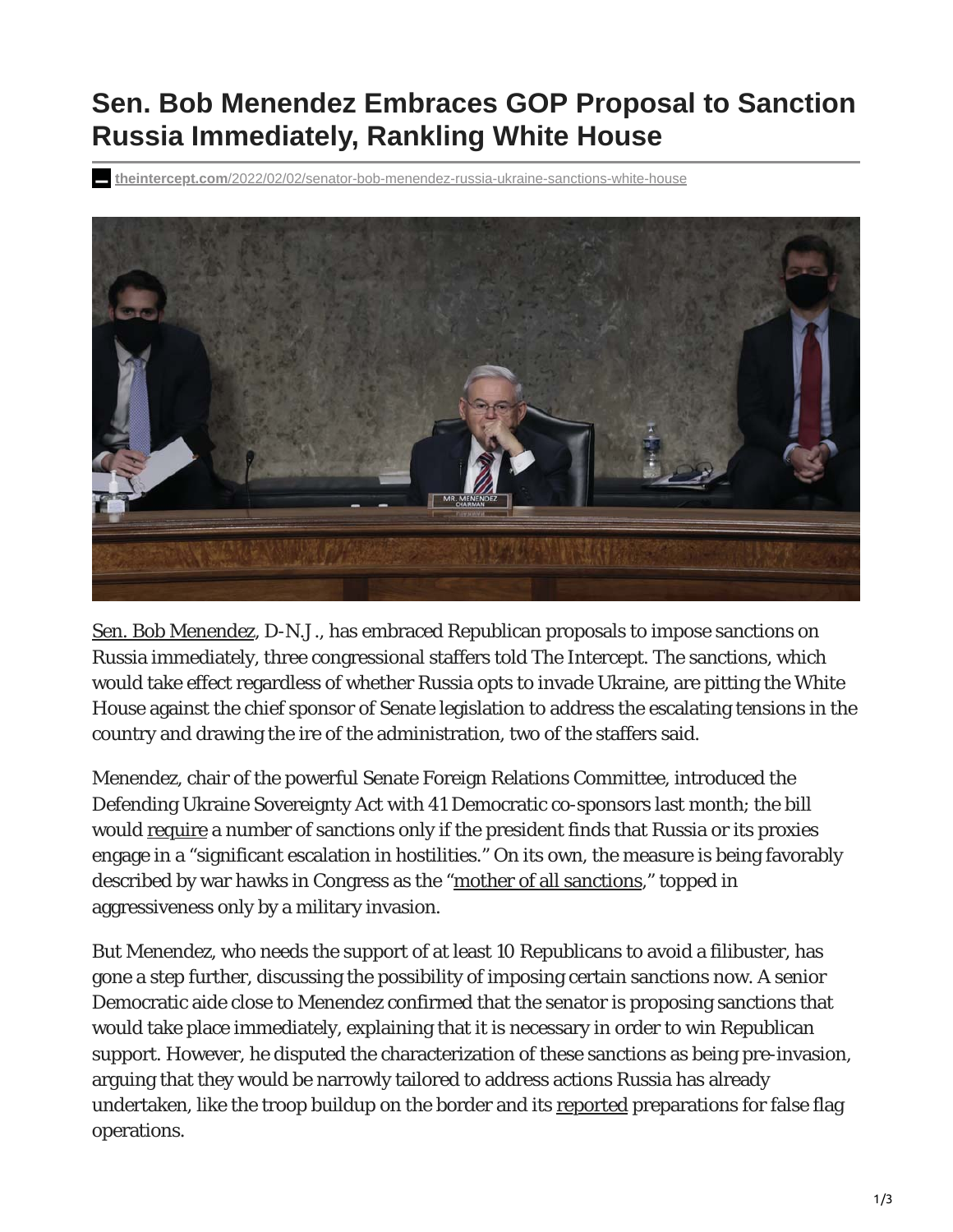"We have been discussing a few very narrow sanctions that would be tailored to conduct related to the buildup or other sanctionable activity by the Russian government and would not just slap sanctions for the sake of imposing sanctions," the staffer said. "Democrats have made clear the bulk of the sanctions that would crush the Russian economy must remain as a post-invasion package to hopefully deter Putin from moving forward. That part remains nonnegotiable."

One congressional source, who was not permitted to speak on the record, told The Intercept that national security adviser Jake Sullivan has briefed members on the administration's preference for the original plan.

The National Security Council endorsed the Defending Ukraine Sovereignty Act when Menendez first introduced it, but a spokesperson told The Intercept in an email that the council has not taken a stance on the bill he's now negotiating with Republicans. The spokesperson emphasized the White House's intention to punish Russia only after an invasion: "The United States – with allies and partners – will impose a range of severe, unprecedented economic measures on Russia if it further invades Ukraine. We appreciate Senator Menendez's work to hold Russia accountable, and we continue to be in close touch with Congress on everything related to Ukraine and Russia, including sanctions."

Menendez is leading the bipartisan talks with Sen. Jim Risch, R-Idaho, the ranking member of the Senate Foreign Relations Committee. Risch led a bill in December with 12 Republican co-sponsors to issue sanctions on the Nord Stream 2 pipeline immediately. "[T]he mere threat of sanctions will not stop [Russian President Vladimir] Putin from invading Ukraine," said Sen. Pat Toomey, R-Pa.

"The White House is fully aware of the status of negotiations. We are optimistic there is a productive path forward, and while the administration may not fully embrace it, we think that what we have proposed is limited enough in scope," the senior Democratic aide close to Menendez said. "This is a far cry from what the Republicans want, but we think we can live with it and are awaiting their response."

"With legislative action, it's harder to remove sanctions or give waivers in the event a friendly country runs afoul of the new law."

Even intelligence officials broadly supportive of sanctions say decoupling them from an invasion gives up leverage that Washington has over Moscow. Implementing sanctions immediately would be premature, said Michael van Landingham, a former senior CIA analyst and Russia expert who worked on the 2017 intelligence community assessment on Russian interference in the prior year's elections. Van Landingham warned that congressional action can often force the White House's hand in ways that are not easy to reverse. "With legislative action, it's harder to remove sanctions or give waivers in the event a friendly country runs afoul of the new law," he said.